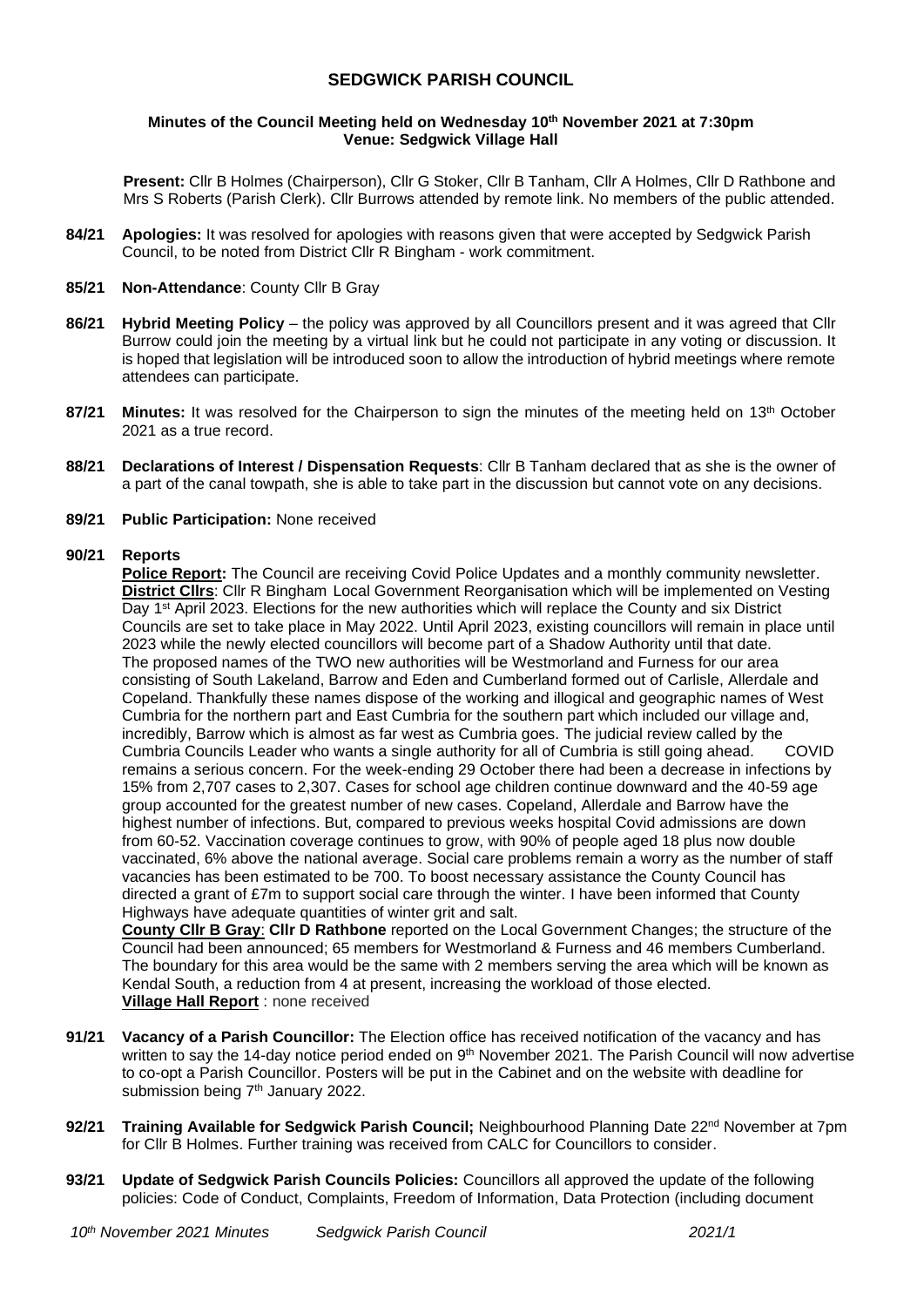retention/freedom of information/press and media/recording), Website Management and associated accessibility Cookie and Privacy policies

# **94/21 Planning Application submitted**:

SL/2021/1037 & SL/2021/1036 - Signs along the Canal, two being by the aqueduct in Sedgwick. The application was discussed and the following response agreed

The access to the installations at Sedgwick is via the aqueduct steps shown on the planning document. These steps have, for a long time, been a matter of concern to the Council and residents of Sedgwick, as they are, steep, skewed, difficult to navigate, uneven and for most of the year dangerous; we believe the steps represent a slip hazard when wet, icy or covered in leaves. It is unclear who own the steps, but they are an integral part of the aqueduct structure which is a listed monument. We believe that access safety and maintenance should be considered as part of the planning application with a recommendation to install a handrail and agree to a maintenance programme.

In addition, we have been unable to find details of the dimensions of the information board that will also be installed on the Aqueduct. How can the suitability of this installation be considered without detailed information about its size and appearance? Please can these be provided so we can comment. We note that CCC Historic Environment Officer has commented that the installation in the middle of the aqueduct should be referred to Historic England as it lies within the legally protected scheduled monument. Does the second installation also fall into that category?

**95/21 Sedgwick Parish Council COVID 19** – Cllr B Holmes reported that the website had been updated with winter advice. **Sedgwick Neighbours and Friends Resilience Group.** This group remains in operation and will continue to support residents.

**Correspondence:** SLDC News Release -Transformation work supports covid response 26<sup>th</sup>October, SLDC News Release- cases remain high as hospital admissions rise 21st October, News Release – Covid infections fell during half term up to 4<sup>th</sup> November

## **96/21 Highways/Footpaths**

- To receive the monthly highways report Cllr A Holmes reported that changes into CCC reporting system meant that it was no longer possible for The Clerk to update the Highways Report. The Council have asked Helen Karaaslan if she could look into this issue. Cllr Rathbone agreed to find out the proposed start date for Castle View pavements ref W4150 The Grit bin by the River Kent has been changed and is full ref EI4196 The no footpath signs Cllr B Holmes agreed to contact Helen and ask for an update.
- Correspondence with Helen Karaaslan Speed Cameras have been installed and data will be reviewed in December. Aqueduct sign and village signs- again further delay on the site of the aqueduct signage, Helen will liaise with the landowner.
- Back Lane sign SLDC update Cllr R Bingham has requested a replacement.
- Bus Shelter funding- it was agreed that Cllr B Holmes will contact Linda Hardy (Bus infrastructure Officer) to request a site visit to discuss the feasibility of building a bus shelter near the aqueduct and whether it would be eligible for grant support.
- "Ask Kevin" update Cllr D Rathbone reported a new inbox would be available shortly.
- Cllr Stoker reported a water leak near the Aqueduct is in need of a repair which will necessitate a road closure. If a date is reported it will be shared to residents by facebook and poster on the noticeboard.

# **97/21 Canal Wildlife Area Report**

- Monthly report with the monitor of usage- see website and cabinet
- The Canal Management Plan has been updated and accepted by all Councillors
- WI Offer to support Tree Planting; the WI have kindly applied to the Woodland Trust for a pack of 104 trees. This will allow us to restock the 72 trees felled last season. They will be planted by our woodland contractor- quote to yet to be received. Clerk to contact WI to ask for estimated delivery time as trees need to be planted before the end of March. If the application does not succeed, it was agreed to purchase the packs and protective sleeves at a cost of £200 during February to allow for planting.
- Repair of the towpath: Cllr Holmes to meet contractor to provide a quote for this and planting as above.
- The old aqueduct information sign will be repaired and installed on the footpath sign board with the old CRT logo covered up as no new logo has been supplied.
- LCRP issues.

I Towpath Trail Evening Crooklands Hotel 14<sup>th</sup> October – attended by Cllrs B Holmes & B Tanham. ii Angela Parkinson Green has informed us that the repair to the towpath over the aqueduct and plans for longer term maintenance of the aqueduct has still not been discussed by CRT. Cllr Tanham will contact CRT for an update and report the recent bridge strike.

iii Towpath Trail Evaluation Interview – Cllr B Holmes conveyed our disappointment that so little had been achieved at Sedgwick with projects such as wild flower planting, installation of a handrail at the steps, repairs to the towpath, liaison with youth groups etc having been shelved.